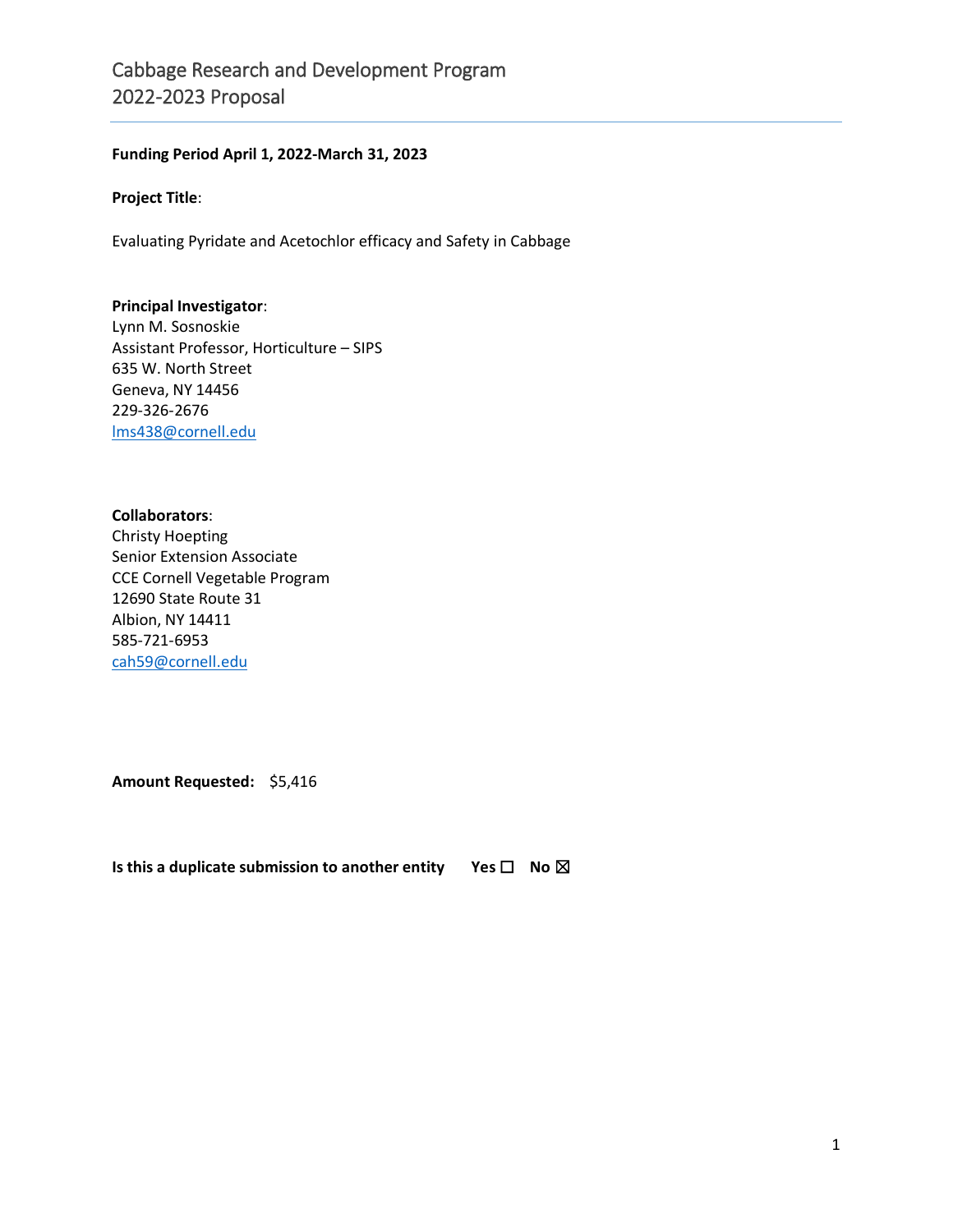# **Project Summary:**

Weed management remains one of the highest research priorities for the CRDP. Weeds that escape control can compete, directly, with the cabbage crop for water and nutrients, resulting in yield loss. Weeds can also interfere with production operations, indirectly, by impeding harvest. Additionally, weed seeds can contaminate cabbage heads reducing their quality and increasing the labor required to clean them up. Furthermore, weeds of the mustard family, such as Shepherd's purse, field pennycress and wormseed mustard, can serve as alternate hosts for the pathogens that cause Alternaria leaf spot, bacterial black rot, and club root diseases. While herbicides are significant components of cabbage production programs, the limited number of registered products and their narrow spectrums of control can result in significant in-season escapes and require the need for costly hand-weeding.

The number of companies involved in the discovery and registration of new crop protection chemicals has decreased by more than 70% over the last 40 years. **Consequently, it is imperative that to investigate the suitability of all potential herbicide options for use in cabbage as future releases of active ingredients are not assured.**

# **The 2022 proposed research will primarily focus on the evaluation of two active ingredients for weed control efficacy and crop safety in cabbage: pyridate and acetochlor.**

Pyridate (WSSA Group 6), a photosystem II-inhibitor, was previously labelled for use in cabbage in the US, although registrations were cancelled in 2004. The active ingredient is currently labelled as Tough EC (emulsifiable concentrate) for use in field corn, chickpea, and mint in some US states. Pyridate injury, which occurs as a blotchy chlorosis, has been observed in cole crops, particularly when using EC products (Figure 1). A new dry formulation (Lentagran, from Belchim Crop Protection, cot currently registered in the US) is being evaluated in cabbage, Brussels sprouts, and bulb onions for because of enhanced safety potential. *Results from 2021 Geneva field trials found less injury was recorded in the Lentagran (16.7 and 22 dry oz/A) treatments (up to 5%) as compared to the Tough EC (12 and 16 fl oz/A) applications (up to 23%) when applied within two weeks of transplanting (Figure 2). Observed injury in the Lentagran treated plots was also lower than the injury caused by both GoalTender (up to 13%) and Stinger (up to 12%).* Averaged over crops and application rates, Lentagran did not reduce yields relative to the checks; mean



*Figure 1. Pyridate injury resulting from an application of the EC formulation to cabbage.*

head weights were 98% of the controls. Specific weed targets of the pyridate include Galinsoga, nightshades, lady's thumb, lambsquarters, pigweeds, and purslane among other broadleaf weed species (including members of the mustard family). **One proposed project in 2022 will evaluate the new pyridate formulation to describe best use scenarios and provide additional data in support of a label registration.**

Because of crop injury potential, tank-mixes of S-metolachlor (Dual Magnum), a WSSA Group 15 herbicide, and oxyfluorfen (GoalTender) are not advised. There are also recommendations to avoid applying oxyfluorfen in cabbage in the same season as Group 15 products. *In 2021 trials, mixes of Dual Magnum and GoalTender injured cabbage and broccoli, on average, 30% two weeks after treatment*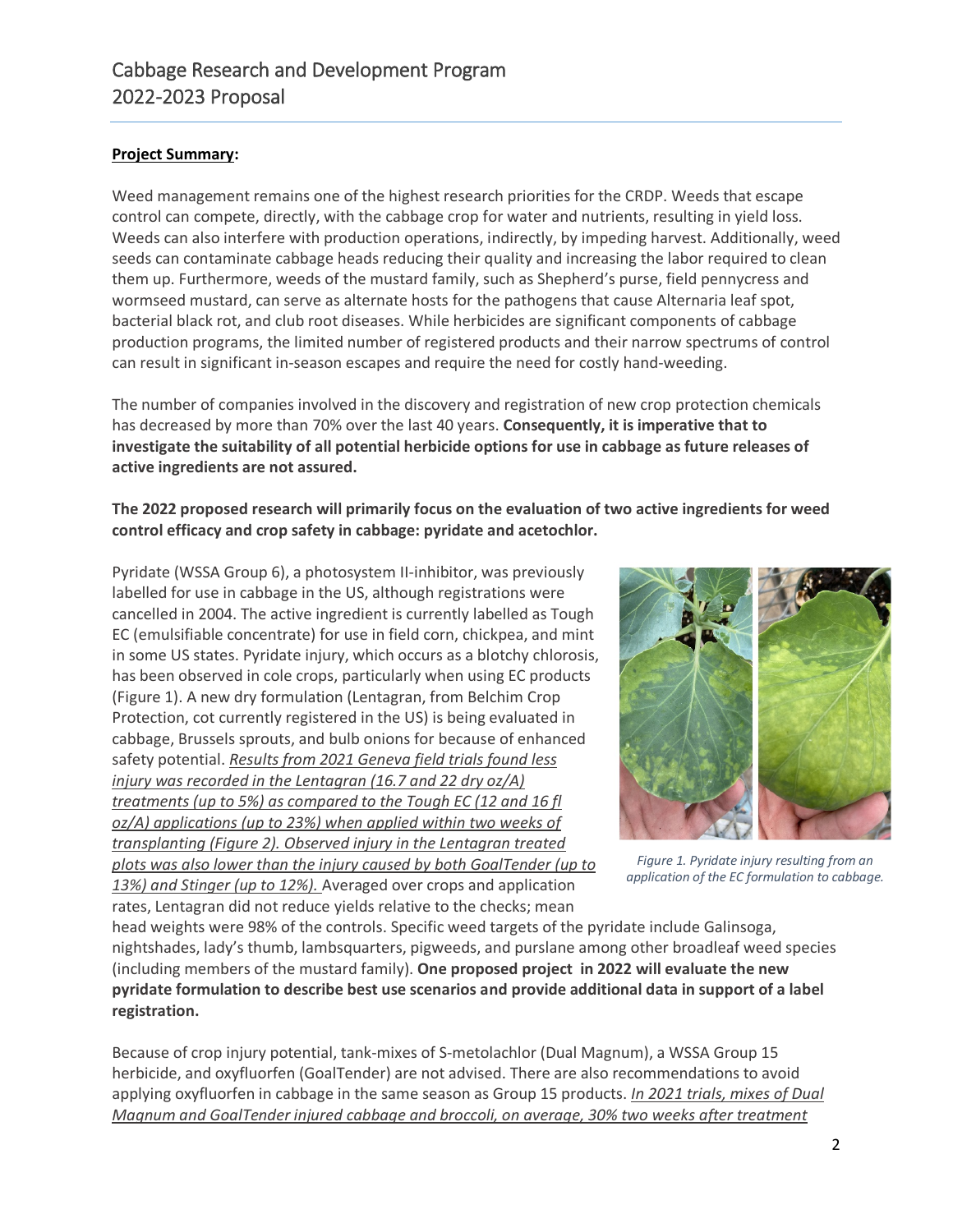### *(Figure 3). Conversely, combined applications of a micro-encapsulated formulation of acetochlor*

*(Warrant), which is also a WSSA 15 herbicide, and GoalTender resulted in only 6% injury.* A mix of GoalTender with a non-encapsulated acetochlor product (Harness) caused severe injury to cabbage and broccoli (approximately 60%), highlighting how formulation can significantly affect crop responses. Currently, Warrant is registered for use in corn in New York for the pre-emergence control of grass and broadleaf (including lambsquarters, pigweeds, nightshades, and ragweed) weed species. **A 2022 field trial will look at the efficacy and safety of Warrant alone and in combination with Goaltender to determine if the microencapsulated formulation of acetochlor is safe and effective under field conditions.**

| Percent (%) Crop Injury (0, = No Injury, 100 = Complete Plant Death) |                 |           |          |          |           |           |           |                        |  |  |
|----------------------------------------------------------------------|-----------------|-----------|----------|----------|-----------|-----------|-----------|------------------------|--|--|
| Treatment                                                            | Crop            | 5/27/2021 | 6/1/2021 | 6/7/2021 | 6/16/2021 | 6/20/2021 | 6/27/2021 | Max Percent (%) Injury |  |  |
| GoalTender 8 oz/A POST                                               | <b>Broccoli</b> | 0.0       | 0.0      | 8.3      | 13.3      | 8.3       | 3.3       | 13.3                   |  |  |
|                                                                      | Cabbage         | 0.0       | 0.0      | 11.7     | 10.0      | 6.7       | 3.3       | 11.7                   |  |  |
| Stinger 8 oz/A POST                                                  | Broccoli        | 0.0       | 0.0      | 11.7     | 6.7       | 3.3       | 3.3       | 11.7                   |  |  |
|                                                                      | Cabbage         | 0.0       | 0.0      | 11.7     | 5.0       | 3.3       | 3.3       | 11.7                   |  |  |
| Lentagran 16.7 (dry) oz/A POST                                       | Broccoli        | 0.0       | 0.0      | 3.3      | 3.3       | 3.3       | 1.7       | 3.3                    |  |  |
|                                                                      | Cabbage         | 0.0       | 0.0      | 5.0      | 1.7       | 1.7       | 0.0       | 5.0                    |  |  |
| Lentagran 22 (dry) oz/A POST                                         | Broccoli        | 0.0       | 0.0      | 5.0      | 1.7       | 0.0       | 0.0       | 5.0                    |  |  |
|                                                                      | Cabbage         | 0.0       | 0.0      | 5.0      | 1.7       | 0.0       | 0.0       | 5.0                    |  |  |
| Tough 12 oz/A POST                                                   | Broccoli        | 0.0       | 0.0      | 15.0     | 8.3       | 8.3       | 8.3       | 15.0                   |  |  |
|                                                                      | Cabbage         | 0.0       | 0.0      | 15.0     | 10.0      | 6.7       | 6.7       | 15.0                   |  |  |
| Tough 16 oz/A POST                                                   | Broccoli        | 0.0       | 0.0      | 15.0     | 16.7      | 15.0      | 10.0      | 18.3                   |  |  |
|                                                                      | Cabbage         | 0.0       | 0.0      | 23.3     | 16.7      | 10.0      | 6.7       | 23.3                   |  |  |

*Figure 2. Early-season cabbage and broccoli injury ratings in response to two rates and formulations of pyridate (Lentagran and Tough EC) compared to two currently registered herbicides. Applications were made on May 27, 2021.*



*Figure 3. Mean injury to cabbage and broccoli (combined) in response to S-metolachlor, Warrant, and Harness with and without GoalTender. Ratings were collected at 2 weeks after treatment (WAT). Warrant, a microencapsulated formulation of acetochlor (WSSA 15) produced less crop injury when tank-mixed with GoalTender as compared to Harness (also acetochlor, nut not microencapsulated) or Dual Magnum (S-metolachlor, WSSA 15).*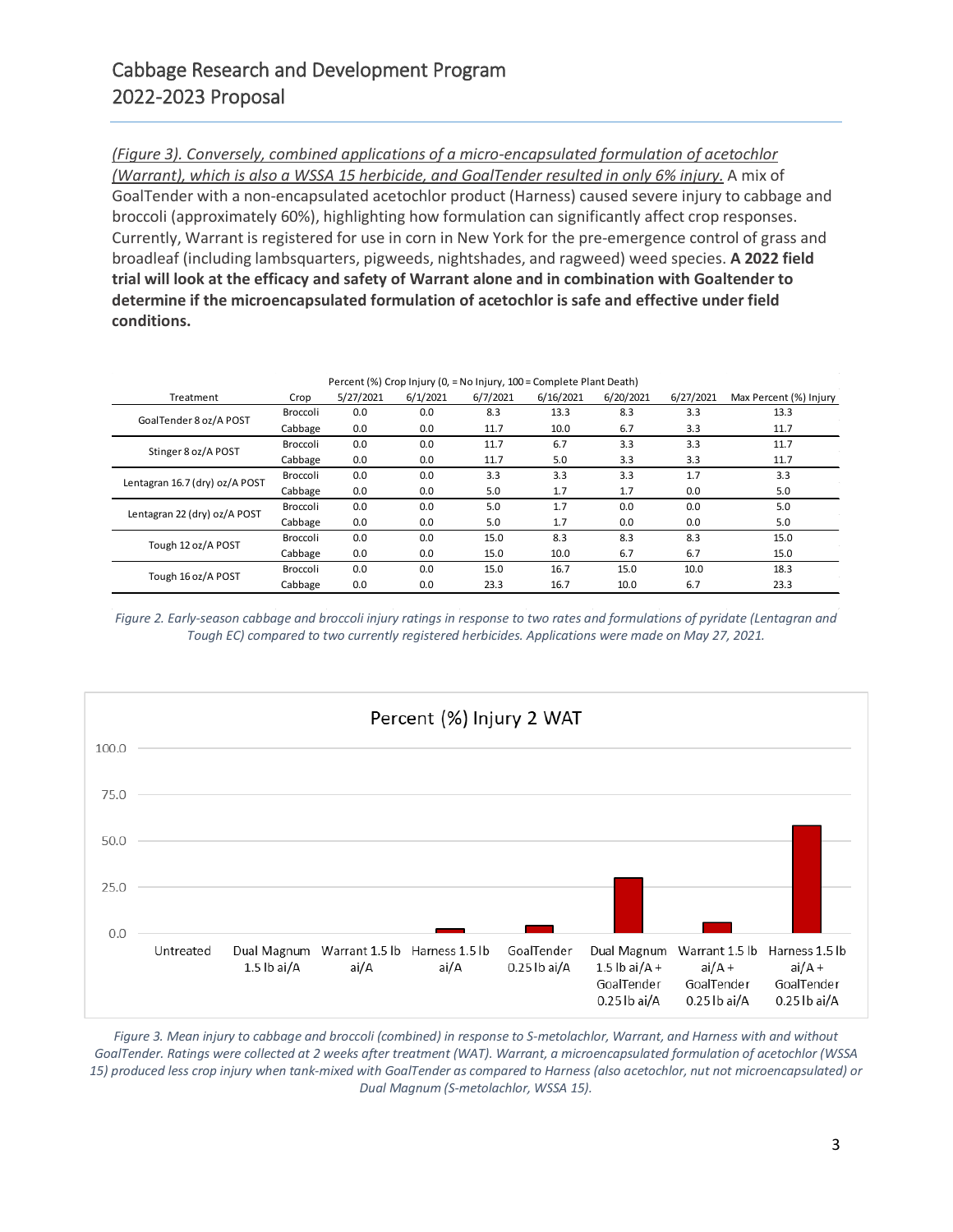*Overall Goals: To describe the weed control efficacy and crop injury potential of:*

*1) a novel formulation of pyridate (Lentagran), alone and in combination with grass herbicide tankmix partners, and*

*2) a micro-encapsulated formulation of acetochlor (Warrant) with and without oxyfluorfen, as compared to S-metolachlor.*

*Desired Outcomes: The desired outcomes of these studies are to identify safe and effective "new" active ingredients/herbicide formulations for use in New York in the production of cabbage and other cole crops. These studies will determine the utility of these products when applied singly, but also describe if applications with tank-mix partners. The data derived from the project will be used to support Section 3 labelling efforts and provide data to the IR-4 program for federal support of efficacy and residue testing*

# **Organizational Capacity:**

Sosnoskie received in PhD in Weed Science from Ohio State University in 2005. For the last 16 years she has worked, extensively, in annual specialty crop systems in Georgia and California. Much of her research has focused on identifying strategies to maximize weed management within and across cropping seasons to build more resilient and sustainable production environments. Sosnoskie contributes extensive experience working with the herbicides included in this trial (with respect to both weed control efficacy and crop safety concerns). At Cornell AgriTech in Geneva, Dr. Sosnoskie has conducted two years of research activities, both in the field and in the greenhouse to evaluate weed control and crop safety in cole crops. This includes trials that have been conducted in support of renewing 24c labels and facilitating the registration of new chemistries. In addition to cabbage and broccoli studies, Dr. Sosnoskie and her team also conduct research on other fresh market and processing vegetables including sweet corn, pumpkins, snap beans, carrots, and beets.

At Cornell AgriTech, Sosnoskie has access to a minimum of 7 acres of annual crop land for weed control research. The research farm in Geneva is equipped with the necessary tractors, transplanters, and spray rigs to establish and maintain trials; Sosnoskie's program owns CO2-pressurized backpack sprayers to apply treatments to individual plots. Weather stations supported by the Northeast Weather Association (NEWA) are located on the AgriTech farms to generate real-time weather data summaries and IPM forecasts.

With respect to staffing, more than 20 technical personnel are employed by AgriTech during the summer, all of whom are available to assist with greenhouse and large-scale field activities. Currently, Sosnoskie's lab consists of a full-time technician, a technical research assistant, and three graduate students. Last summer, four temporary summer hires assisted with summer studies and a similar amount are expected to be hired in 2022. All staff at Cornell receive training regarding best worker safety practices when participating in research activities. This includes responses to inclement weather and avoiding heat-related illnesses. All safety-related training is updated yearly.

With respect to COVID, All employees, working on the Cornell campus, even if only occasionally, are required to adhere to all CDC, NYS, local health department, and Cornell University orders, guidelines, policies and procedures at all times; currently this includes being fully vaccinated and masking while indoors. All employees working on campus are required to complete EHS 2021-HERO Act Designation of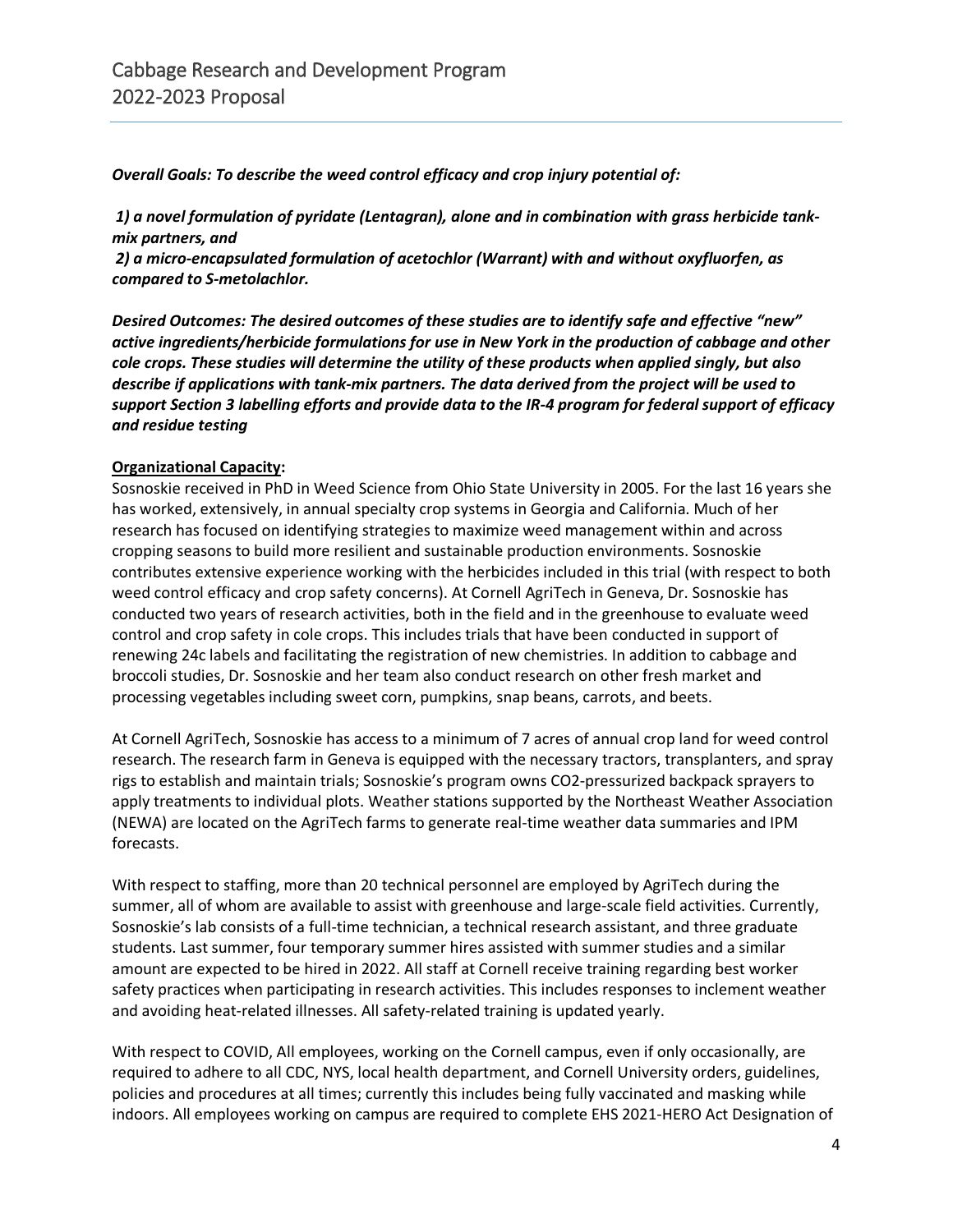COVID-19 as an Airborne Infectious Disease Compliance Training. Employees are required to complete a Daily Check health assessment each day before arriving on campus. Surveillance testing is also available.

Cornell is and Equal Opportunity Employer and is committed to inclusion. As such, all employees are required to take anti-discrimination and workplace diversity training.

## **Objective 1**:

Describe the weed control efficacy and crop injury potential of postemergence treatments of Lentagran, a novel formulation of pyridate, 1) applied alone, 2) applied as a tank-mix partner, and 3) applied sequentially with currently registered products

## **Task 1.1**

Herbicide options are limited in cabbage production and available products have limited spectrums of control. The discovery and release of novel chemistries has slowed across all cropping systems even though growers remain heavily reliant of the technology for suppressing unwanted vegetation. The active ingredient pyridate is a WSSA Group 6 herbicide (photosystem system II inhibitor) that was registered for use in cabbage in the 1990's and then cancelled in the early 2000's. Previously published research has demonstrated its effectiveness for the post-emergence control of broadleaf weeds in cabbage, especially when used with a residual herbicide program (Al-Khatib et al. 1995. HortSci. 30:1211-1214; Henderson and Cairns. 2002. Aus. J. Exp. Agr. 42:1113-1117).

Recent research out of Delaware and Michigan indicates that a new dry formulation of pyridate (Lentagran) can improve crop safety (compared to older EC formulations) in both cabbage and cauliflower while suppressing weeds like lambsquarters, common ragweeds, purslane, pigweed, mustards, and ladysthumb. 2021 trials in NY saw similar results; the dry formulation (which is not currently registered in the US) was less injurious to cabbage and broccoli than an EC formulation (Tough EC, which registered in the US, but not in cabbage), Stinger, and GoalTender applied post-emergence. Belchim Crop Protection is evaluating the novel dry formulation for possible registration.

2022 Lentagran trials will be conducted Cornell's AgriTech facility in Geneva, NY in May 2021; soil at the station is a Honeoye loam with a lower clay surface. The Honeoye series is the state soil of New York, covering 500,000 acres in the state. Field selection will focus on existing infestations of problematic weed species including ragweed, lambsquarters, and pigweeds. Treatments (below) will be arranged as a randomized complete block design with 3-4 replications and applied with a CO2-pressurized backpack sprayer. Individual plots will be 2 rows of cabbage wide (~5 feet) and 25 to 30 feet long. Cabbage transplants will be placed in rows using a C&M UniTrium transplanter and then set with overhead sprinkler irrigation to reduce shock. Crop production (e.g. fertility) and pest management practices, except for weed control, will adhere to guidelines established by Cornell university for commercial systems.

Specific postemergence Lentagran treatments to evaluate in the study include;

1) Untreated check

2) Lentagran at 16.7 dry oz/A postemergence (2-6 leaf stage)

3) Lentagran at 22 dry oz/A postemergence (2-6 leaf stage)

Lentagran labels from Europe specifically advise against applications with or following products that could de-wax leaves, such as COCs. Similar observations were made by Bellinder et al. (1997. Weed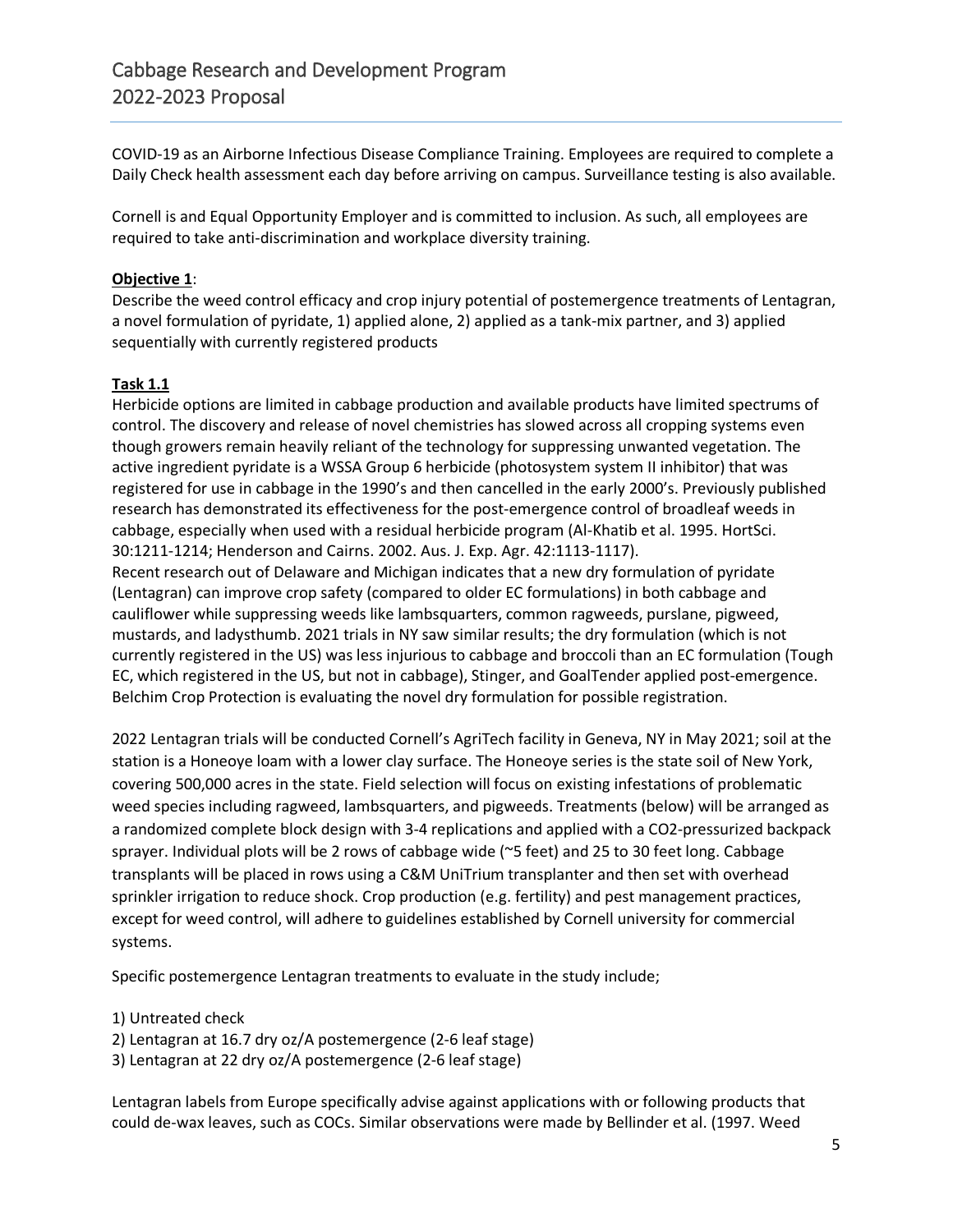Technol. 11:81-87) when exploring earlier formulations of pyridate. Consequently, a set of treatments will also include Lentagran tank-mixed with registered rates of:

4/5) GoalTender (plus their recommended adjuvants) 6/7) Stinger (plus their recommended adjuvants) 8/9) Poast (plus their recommended adjuvants)

Another set of treatments with feature Lentagran applied following treatments of:

10/11) GoalTender (plus their recommended adjuvants) 12/13) Stinger (plus their recommended adjuvants) 14/15) Poast (plus their recommended adjuvants)

These additional treatments will allow us to identify potential safe combinations of products. All postemergence applications will be made between the 2 and 6 leaf stage of crop development.

## **Performance Measure 1.1.1**

Late-May, 2022. Set up cabbage herbicide trial in commercial cabbage field.

## **Performance Measure 1.1.2**

June-August, 2022. Weed control: Weed cover will be rated on a scale of 0% (no weeds) to 100% (complete weed cover) at 7, 14, 21, and 28 days after each herbicide application. Weed density counts will also be taken at the same time. Weed biomass estimates will be collected at harvest.

#### **Performance Measure 1.1.3**

June-August, 2022. Crop safety and yield: Crop injury will be rated on a scale of 0% (no injury) to 100% (complete crop death) at 7, 14, 21, and 28 days after each herbicide application. The weights and diameters of individual cabbage heads will be collected at harvest.

#### **Performance Measure 1.1.4**

September-November, 2022. Data entry, analysis, and summary.

#### **Performance Measure 1.1.4**

December, 2022-March, 2023. Write final report. Report to CRDP. Communicate results to chemical companies and discuss label potential. Submit data to USDA IR-4 Program for consideration for evaluation and residue testing via the Food Use Workshop. Presentations at winter meetings, Write newsletter article, if appropriate.

# **Objective 2:**

Describe the weed control efficacy and crop injury potential of Warrant, a microencapsulated formulation of acetochlor, as compared to Dual Magnum, 1) applied alone, 2) applied as a tank-mixture with GoalTender, and 3) applied in advance of GoalTender.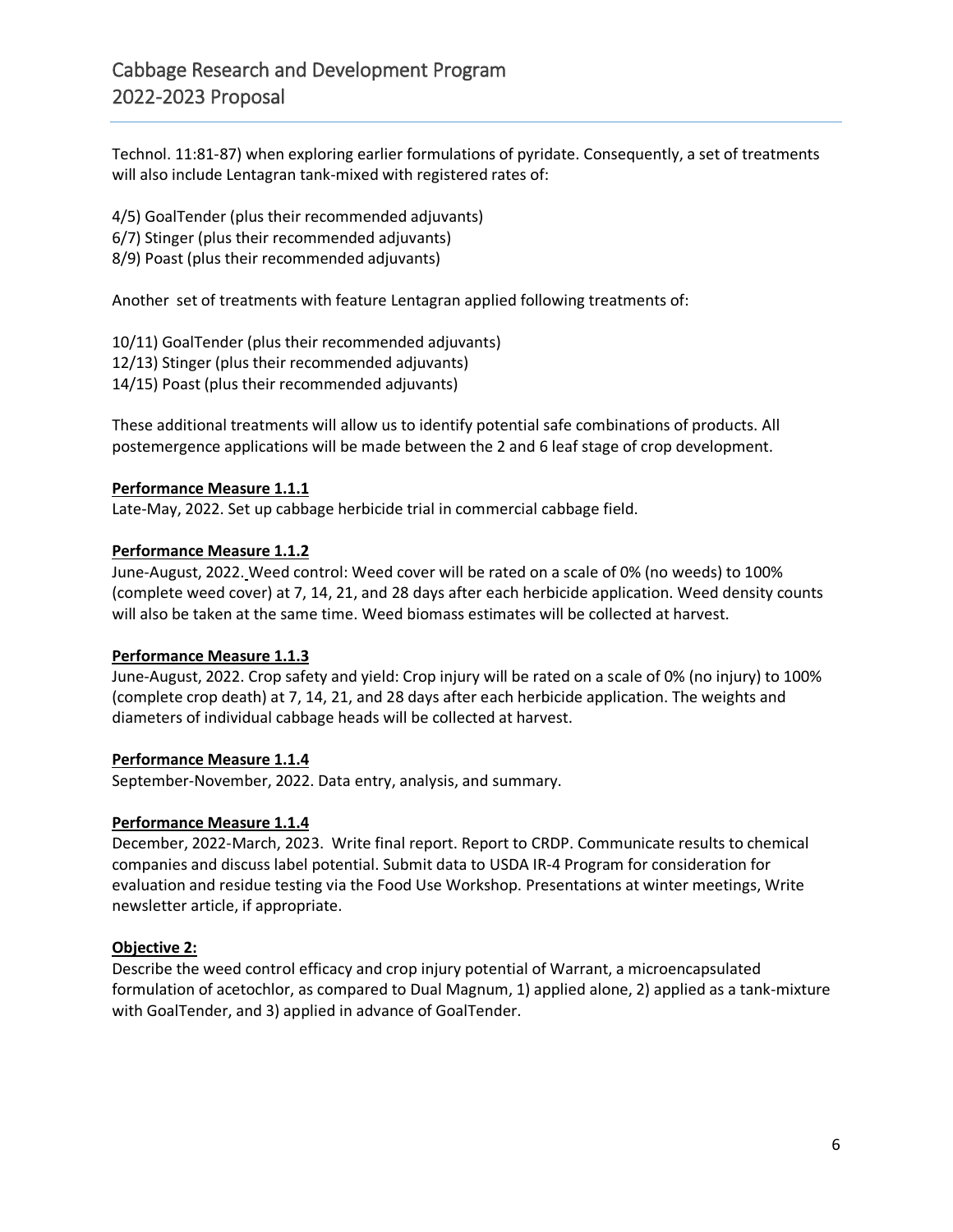

*Figure 4. Injury to broccoli from Dual Magnum tank-mixed with GoalTender (left) as compared to Warrant tank-mixed with GoalTender (right)*

# **Task 2.1**

GoalTender is an important chemical in cabbage production for the suppression of broadleaved weeds, especially when used with Treflan and Prowl H2O. However, GoalTender can't/shouldn't be used in combination with all herbicides. Applications of GoalTender with Dual Magnum or in the same season with other acetanilide herbicides (WSSA 15) may cause severe injury to cabbage.

Acetochlor is an acetanilide herbicide with significant residual activity against small-seeded broadleaved weeds, velvetleaf, and grasses like foxtails (Jhala et al. 2015. Can. J. Plant Sci. 95:973-981). A micro-encapsulated formulation of acetochlor is reported to improve crop safety in corn when applied over-the-top.

Preliminary Cornell trials in 2021

investigated the injury potential of Warrant versus Dual Magnum applied alone and tank-mixed with GoalTender in greenhouse grown cabbage and broccoli transplants. Early results suggest that Warrant plus GoalTender is safer that Dual Magnum plus GoalTender (Figure 4) 2022 trials will evaluate the combined efficacy and safety of the products under field conditions.

trials will be conducted Cornell's AgriTech facility in Geneva, NY in May 2021; soil at the station is a Honeoye loam with a lower clay surface. The Honeoye series is the state soil of New York, covering 500,000 acres in the state. Field selection will focus on existing infestations of problematic weed species including ragweed, lambsquarters, and pigweeds. Treatments (below) will be arranged as a randomized complete block design with 3-4 replications and applied with a CO2-pressurized backpack sprayer. Individual plots will be 2 rows of cabbage wide (~5 feet) and 25 to 30 feet long. Cabbage transplants will be placed in rows using a C&M UniTrium transplanter and then set with overhead sprinkler irrigation to reduce shock. Crop production (e.g. fertility) and pest management practices, except for weed control, will adhere to guidelines established by Cornell university for commercial systems.

Specific treatments will include:

- 1) Untreated check
- 2) GoalTender at 0.25 lb ai/A pre-transplant
- 3) Dual Magnum at 1.5 lb ai/A 1 day post-transplant
- 4) Warrant at 1.5 lb ai/A 1 day post-transplant

5) GoalTender at 0.25 lb ai/A pre-transplant followed by Dual Magnum at 1.5 lb ai/A 1 day posttransplant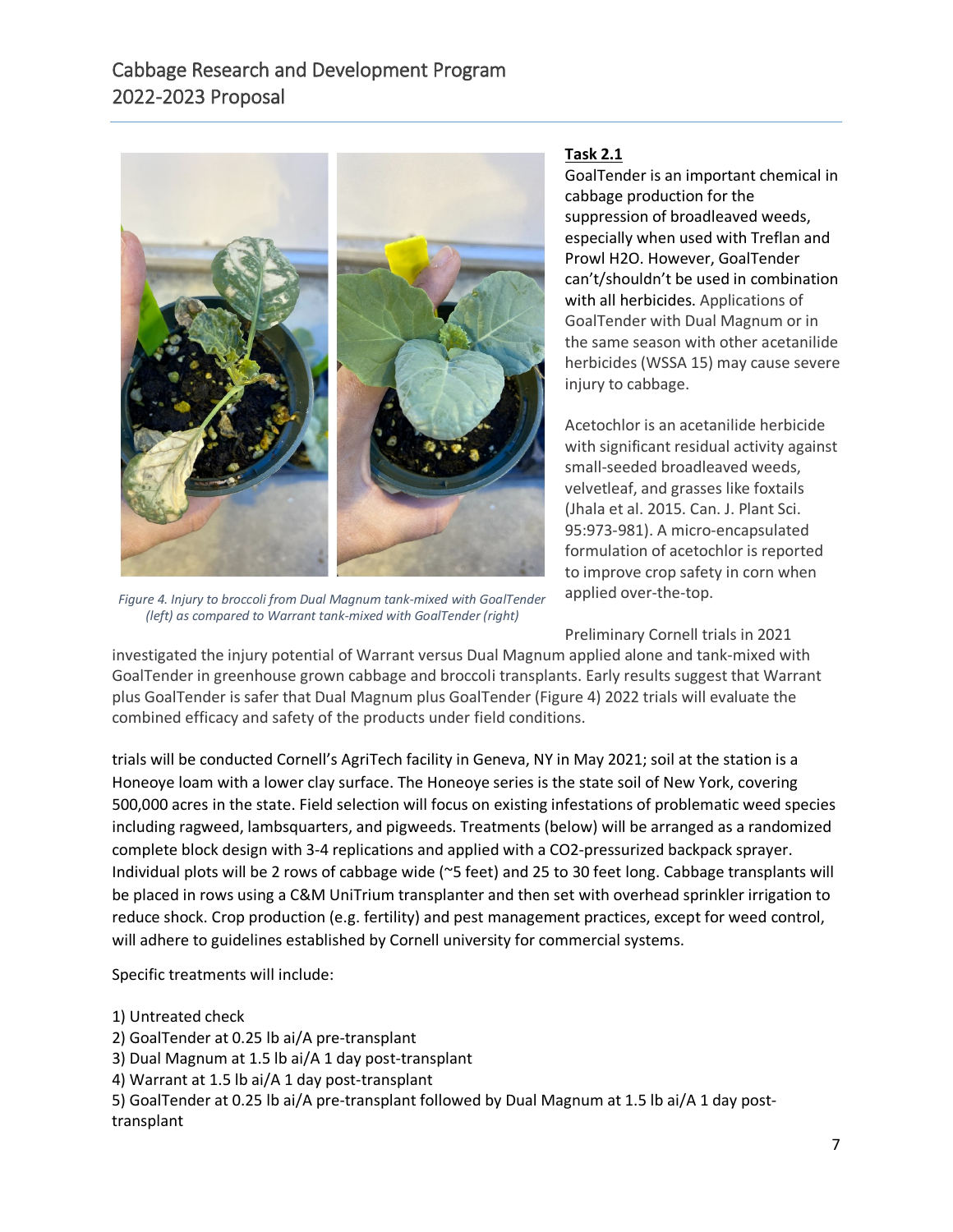6) GoalTender at 0.25 lb ai/A pre-transplant followed by Warrant at 1.5 lb ai/A 1 day post-transplant

7) Dual Magnum at 1.5 lb ai/A plus GoalTender at 0.25 lb ai/A 1 day post-transplant

8) Warrant at 1.5 lb ai/A plus GoalTender at 0.25 lb ai/A 1 day post-transplant

9) Dual Magnum at 1.5 lb ai/A post-transplant followed by GoalTender at 0.25 lb ai/A 14 days after transplanting

10) Warrant at 1.5 lb ai/A post-transplant followed by GoalTender at 0.25 lb ai/A 14 days after transplanting

11) Dual Magnum at 1.5 lb ai/A plus GoalTender at 0.25 lb ai/A 14 days after transplanting 12) Warrant at 1.5 lb ai/A plus GoalTender at 0.25 lb ai/A 14 days after transplanting

The treatments for this trial will allow us to evaluate the performance and safety of Warrant as compared to Dual Magnum when tank-mixed with or applied sequentially with GoalTender.

# **Performance Measure 1.1.1**

Late-May, 2022. Set up cabbage herbicide trial in commercial cabbage field.

## **Performance Measure 1.1.2**

June-August, 2022. Weed control: Weed cover will be rated on a scale of 0% (no weeds) to 100% (complete weed cover) at 7, 14, 21, and 28 days after each herbicide application. Weed density counts will also be taken at the same time. Weed biomass estimates will be collected at harvest.

## **Performance Measure 1.1.3**

June-August, 2022. Crop safety and yield: Crop injury will be rated on a scale of 0% (no injury) to 100% (complete crop death) at 7, 14, 21, and 28 days after each herbicide application. The weights and diameters of individual cabbage heads will be collected at harvest.

# **Performance Measure 1.1.4**

September-November, 2022. Data entry, analysis, and summary.

# **Performance Measure 1.1.4**

December, 2022-March, 2023. Write final report. Report to CRDP. Communicate results to chemical companies and discuss label potential. Submit data to USDA IR-4 Program for consideration for evaluation and residue testing via the Food Use Workshop. Presentations at winter meetings, Write newsletter article, if appropriate.

# **Outcome and Benefits Expected**:

*Outcomes Objective 1:* 

1. Describe Lentagran efficacy and safety in New York cabbage

2. Determine if Lentagran can be safely tank-mixed with currently registered postemergence herbicides and their recommended adjuvants

3. Determine if Lentagran can be safely applied following treatments of registered postemergence herbicides and their recommended adjuvants

3. Develop a report in support of a potential Section 3 label

# *Outcomes Objective 2:*

1. Describe Warrant efficacy and safety in New York cabbage

2. Determine if Warrant can be safely tank-mixed with GoalTender as compared to Dual Magnum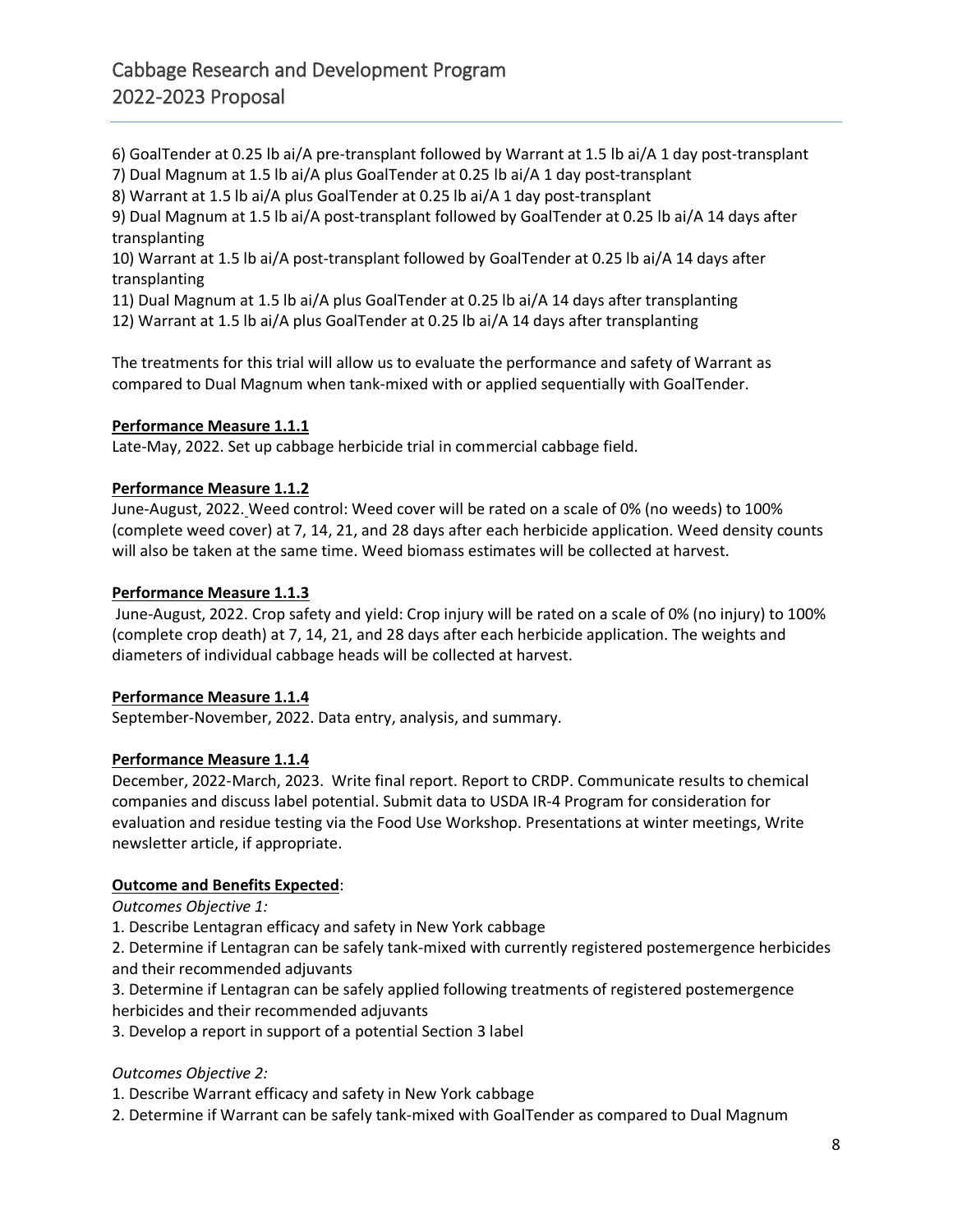3. Determine if GoalTender can be safely applied following post-transplant applications of Warrant as compared to Dual Magnum

3. Determine if tank-mixes of Warrant and GoalTender applied 14 days after application can safely extend residual weed control as compared to Dual Magnum

4. Submit data to IR-4 program in support of federal funding for efficacy testing and residue screening to facilitate label changes.

5. Discuss potential of a Special Local Needs with registrant.

## **Accomplishments/Benefits to Date:**

In 2020, NuFarm acquired marketing rights in 2020 to the Goal 2XL and GoalTender brands that had previously been held by Corteva. As part of the transition of the Goal brands, supplemental labels needed to be renewed, including the post-emergence 24c registration. Dr. Sosnoskie used data from 2020 research trials to generate a document in support NuFarm's submission to the DEC.

In 2021, Dr. Sosnoskie had conversations with the weed scientist in the USDA's Office of Pest Management Policy to discuss potential label changes for numerous herbicide active ingredients, including oxyfluorfen, according to the EPA's recently released Preliminary Interim Decisions (PIDs). Data generated in 2020 Field trials confirming the safety and efficacy of the oxyfluorfen were included in the talks, as well as impressions collected from CCE specialists about the possible impacts of label changes for cabbage growers in New York.

Belchim Crop Protection is evaluating the possible registration of new formulations of pyridate in multiple crops, including cabbage. Data from the 2021 trials are being shared with the company to support these efforts. 2022 data will be used to develop best use scenarios in New York in advance of a potential label.

Dr. Sosnoskie has received additional grant support (USDA-SCRI) to investigate the potential for adopting novel weed control technology in specialty crops, including cabbage. Producers in New York have actively expressed interest in these new weed management tools and strategies because of 1) widespread herbicide resistance, 2) a slowdown in the registration and release of new active ingredients, 3) concerns about crop safety and worker health, and 4) changes in public perception regarding the sustainability of local, regional and national agriculture. From this work, trials will be integrated into future projects to develop diversified weed management programs.

#### **Research Experience Relevant to the Proposal**:

Sosnoskie received in PhD in Weed Science from Ohio State University in 2005. For the last 16 years she has worked, extensively, in annual specialty crop systems in Georgia and California. Much of her research has focused on identifying strategies to maximize weed management within and across cropping seasons to build more resilient and sustainable production environments. Sosnoskie contributes extensive experience working with the herbicides included in this trial (with respect to both weed control efficacy and crop safety concerns). At Cornell AgriTech in Geneva, Dr. Sosnoskie has conducted two years of research activities, both in the field and in the greenhouse to evaluate weed control and crop safety in cole crops. This includes trials that have been conducted in support of renewing 24c labels and facilitating the registration of new chemistries. In addition to cabbage and broccoli studies, Dr. Sosnoskie and her team also conduct research on other fresh market and processing vegetables including sweet corn, pumpkins, snap beans, carrots, and beets.